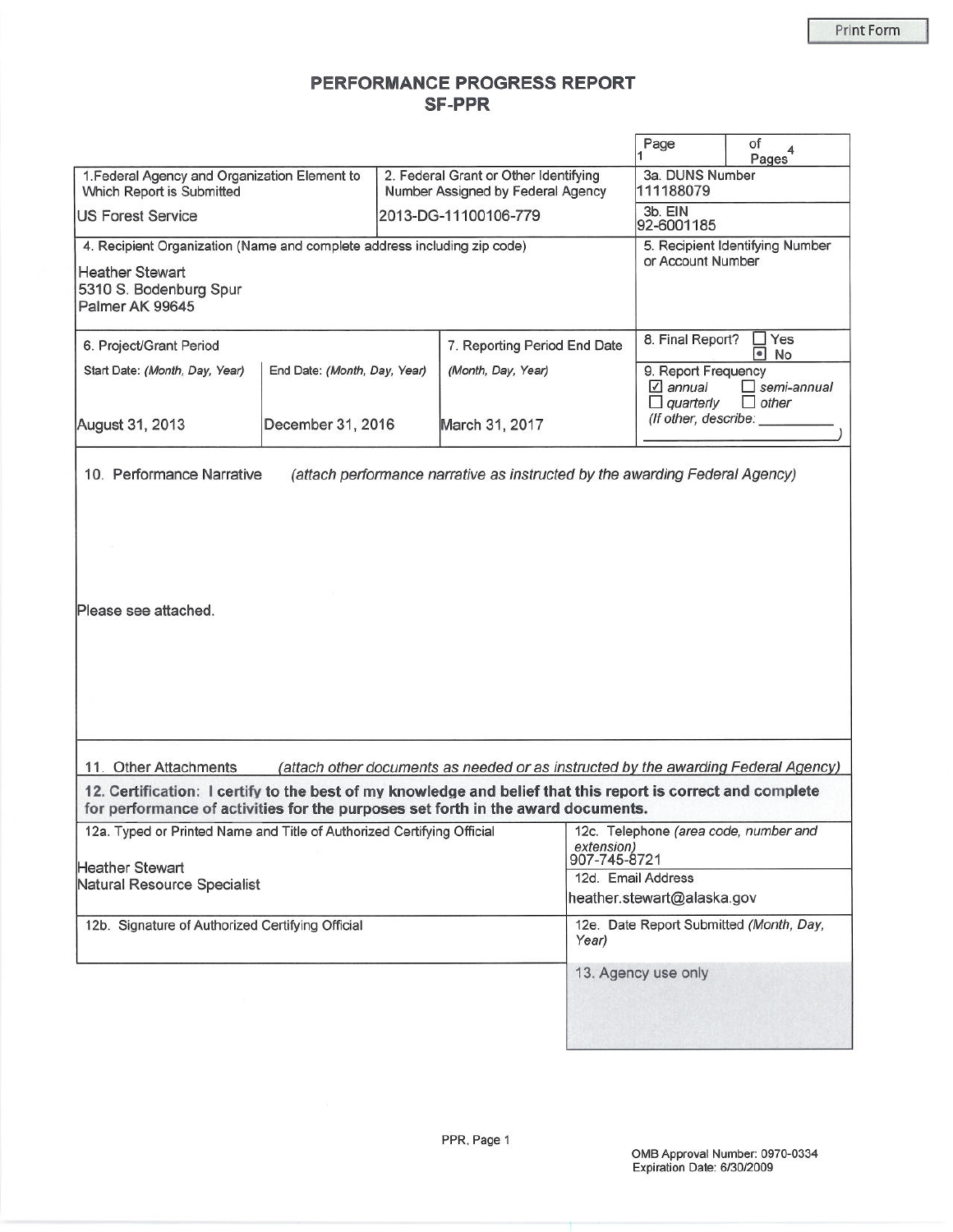# **2015 Anchorage, Alaska Canada thistle progress report** *Department of Natural Resources, Division of Agriculture Invasive Plant and Pest Program*

Heather A.M. Stewart

#### **Summary and Objectives**

Since 2007, the Alaska Natural Heritage Program's Exotic Plant Information Clearinghouse has documented over 300 records of the noxious plant Canada thistle in the Anchorage area. To date, it is unknown how many of these records are still infestations due to the lack of follow-up inventory and effective management. Since 2009, the Canada thistle has been mechanically and manually managing Canada thistle to prevent the dispersal of seeds. However, because Canada thistle spreads through rhizomes, this management has not been effective in having site-specific eradication. In 2014, the Alaska Plant Material Center's (PMC) staff chemically managed Canada thistle for the first time using products with the active ingredients aminopyralid, triclopyr, and glyphosate. In the 2015 field season, the PMC staff recorded results of effective management on high priority sites, and treated 9 sites in 2015 (Figure 1). PMC staff collaborated with Alaska Department of Transportation Integrated Vegetation Management Plan environmental staff, and Alaska Department of Environmental Conservation to complete this project.



2015 noxious plant management.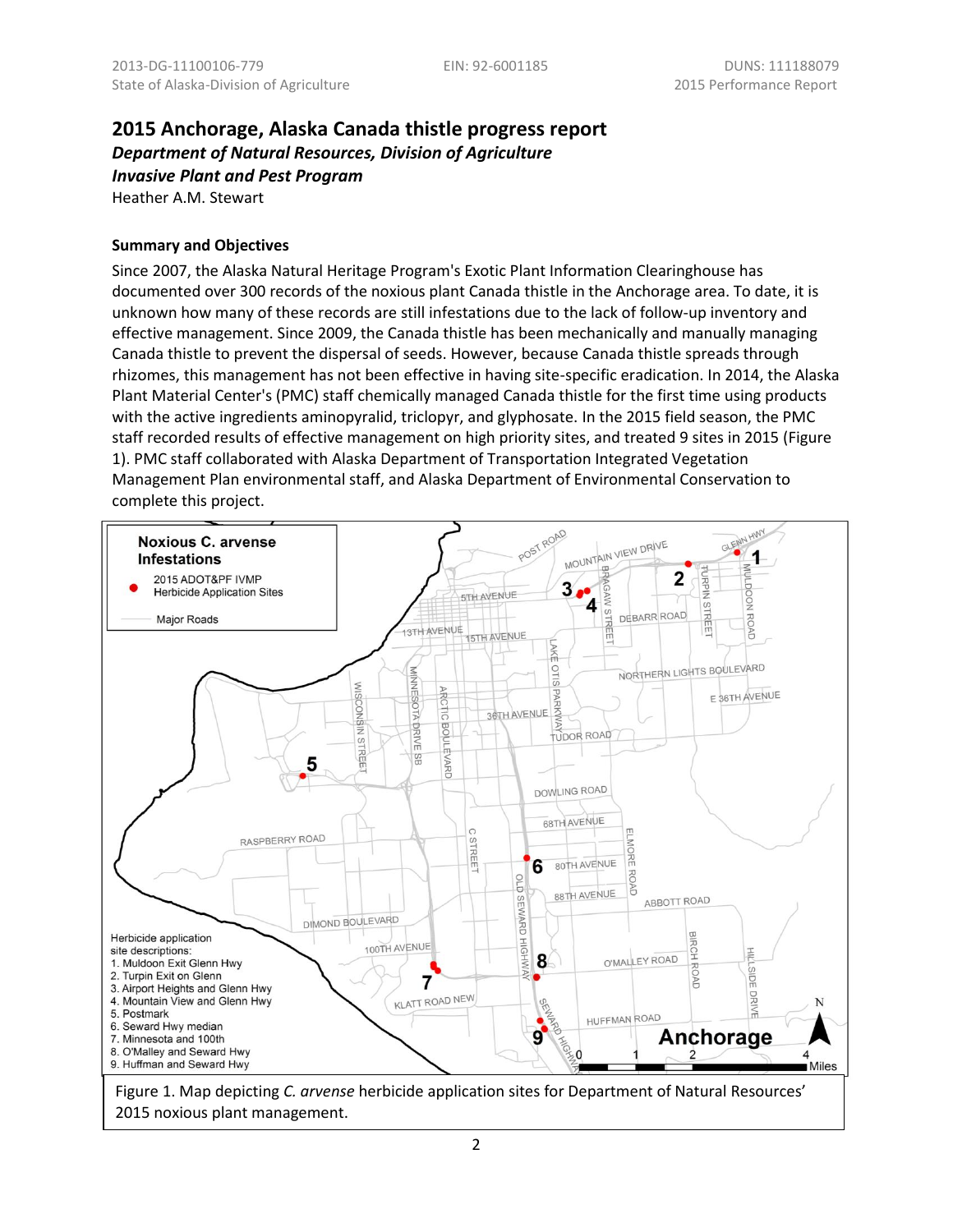The Canada thistle Program's goal is to contain and prevent this noxious plant from becoming an agricultural problem in Alaska, concentrating efforts in Anchorage to protect the Matanuska-Susitna Valley, and to effectively manage high priority infestations to prevent the invasion of natural areas. The PMC staff collaborated with the Kodiak Soil and Water Conservation District to distribute grant funds to aid in the treatment of Canada thistle infestations with their jurisdictions outside of Anchorage.

Previous project objectives have aimed towards the control of this noxious weed in the Anchorage area within areas outlined by the 2009 management plan. However, with the implementation of the DOT IVMP in 2013 and the shifting priority sites from newly discovered infestations, the *C. arvense* project goals for the 2014 season were adjusted towards site-specific eradication, not just control efforts of infestations. Therefore, keeping with the new project objectives, the 2015 field year aimed to:

- 1. Identify high priority infestations of C. thistle in the Anchorage area, and begin immediate control work using appropriate herbicides.
- 2. Using AKEPIC records identify additional areas for management and inventory to fill gaps in these activities.
- 3. Continual mechanical and manual management on non-priority infestations.
- 4. Provide unique outreach materials and resources to provide contact information for reporting new *C. arvense* infestations, and management on private properties.

#### **2015 Management Outcomes**

In 2014, a total of 15 high priority infestations were chemically managed in state-owned right-of-ways. One site was treated with triclopyr, four sites were treated with glyphosate, and ten sites were treated with aminopyralid. Of these 15 total sites, only 10 of them had Canada thistle present in 2015; 5 high priority right-of-way sites met the goal of local eradication. Of the remaining 10 sites, 8 sites were reduced in area coverage from 21-99% (Figure 2), and stem count densities were reduced significantly (Figure 1). The remainder 2 sites remained statistically the same for stem count densities, but were increased in area coverage up to 22% (Figure 1).

Because of the effectiveness of aminopyralid resulting in the site-specific eradication of 5 Canada thistle sites, 9 sites in the 2015 field season utilized aminopyralid, applied via backpack sprayer. A total of  $\sim 1$ acre of Canada thistle was treated in the Anchorage area in 2015, and four sites were mechanically or manually managed to prevent the spread of seed in an area where we do not have permission to apply herbicide. In Kodiak, two sites were chemically managed, and several more surveys were completed in new areas, including in remote locations.

These 2015 results were presented at the annual Alaska Committee for Noxious and Invasive Plants Management (CNIPM) in Juneau at the end of October.